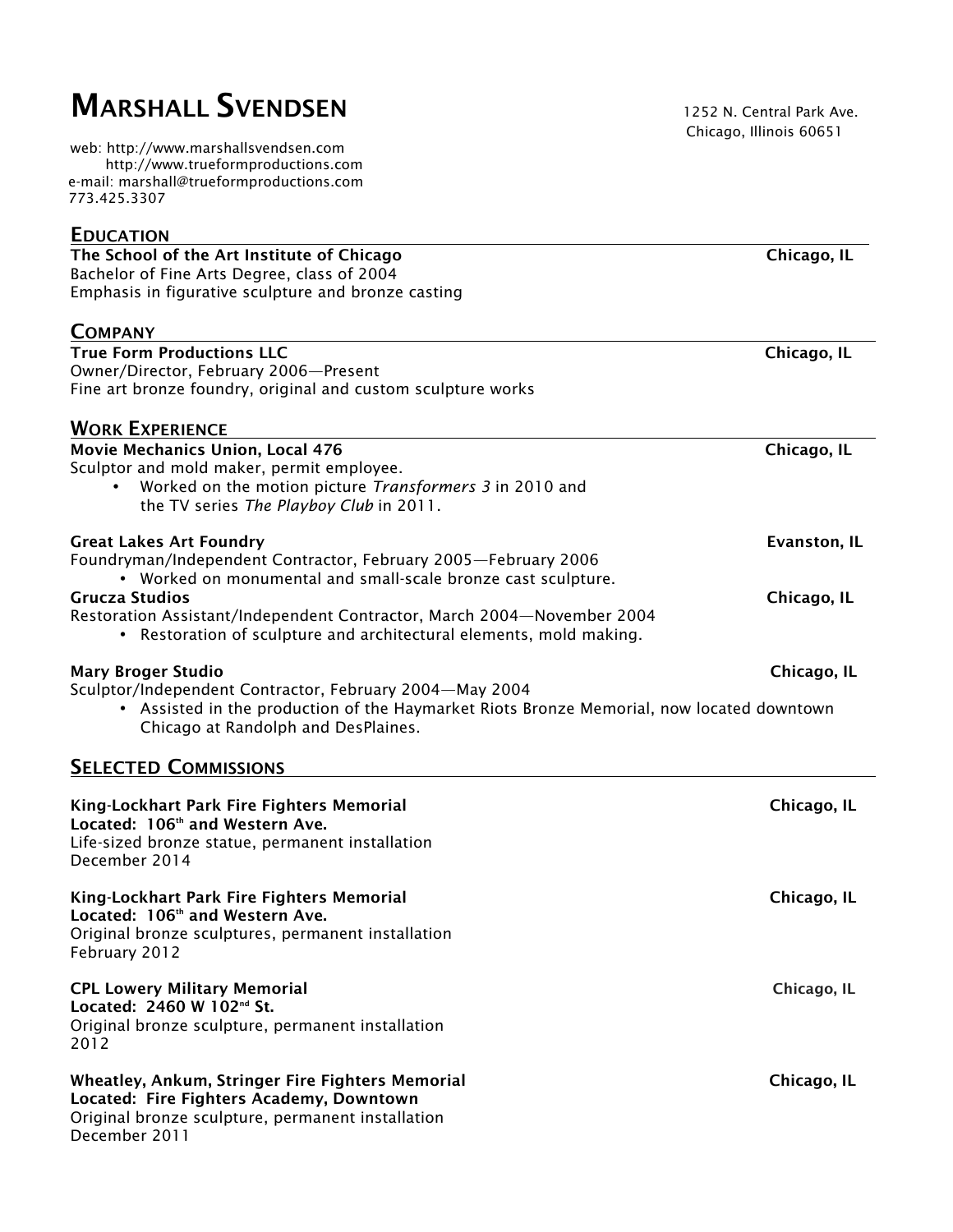| <b>English Bulldog and Hydrant</b><br>Located: Ruth Helen Wolf Animal Hospital. 1650 Hollister Dr.<br>Original bronze sculpture, permanent installation<br><b>March 2011</b> | Libertyville, IL                     |
|------------------------------------------------------------------------------------------------------------------------------------------------------------------------------|--------------------------------------|
| <b>William Grant Fire Fighters Memorial</b><br>Located: Truck Co. 51, 21 East 59th St.<br>Original bronze sculpture, permanent installation<br>October 2008                  | Chicago, IL                          |
| Walter Watroba Fire Fighters Memorial<br>Located: Engine 13, 259 N. Columbus Drive<br>Original bronze sculpture, permanent installation<br>December 2007                     | Chicago, IL                          |
| <b>SELECTED BRONZE CASTINGS BY TRUE FORM PRODUCTIONS LLC</b>                                                                                                                 |                                      |
| Harrison Gibbs, "Fountain Group" sculpted in 1939<br>Life-sized figurative bronze fountain<br><b>April 2013</b>                                                              | Peoria Riverfront Museum, Peoria, IL |
| <b>Lincoln Tomb State Historic Site</b><br>Recreation and installation of stolen bronze sword on Abraham Lincoln's tomb<br>May 2012                                          | Springfield, IL                      |
| Preston Jackson, 1908 Race Riots Sculpture<br>Commemorative monumental public art piece<br>January 2009                                                                      | Union Square Park, Springfield, IL   |
| Preston Jackson, "Unspoken Struggle for Freedom"<br>Located at 601 E. William St.<br>Commemorative monumental public art piece<br>October 2008                               | Decatur, IL                          |
| Preston Jackson, "Knockin' on Freedom's Door"<br>Located at Liberty St. & Jefferson Ave.<br>Commemorative monumental public art piece                                        | Peoria Civic Center, Peoria, IL      |
| John Bryan Collection: Crab Tree Farm<br>Cast bronze table legs and base<br>October 2009<br>January 2010                                                                     | Lake Bluff, IL                       |
| <b>SELECTED EXHIBITIONS</b>                                                                                                                                                  |                                      |
| <b>Odyssey 15: Outdoor Sculpture Exhibition</b><br>Purdue University North Central<br>2013-2016                                                                              | <b>Westville, IN</b>                 |
| <b>International Sculpture Conference Outdoor Exhibition</b><br>Chicago lakefront between Belmont St. and Diversey Ave.<br>2012-2013                                         | Chicago, IL                          |
| <b>Art Chicago</b><br>Merchandise Mart<br>2011                                                                                                                               | Chicago, IL                          |